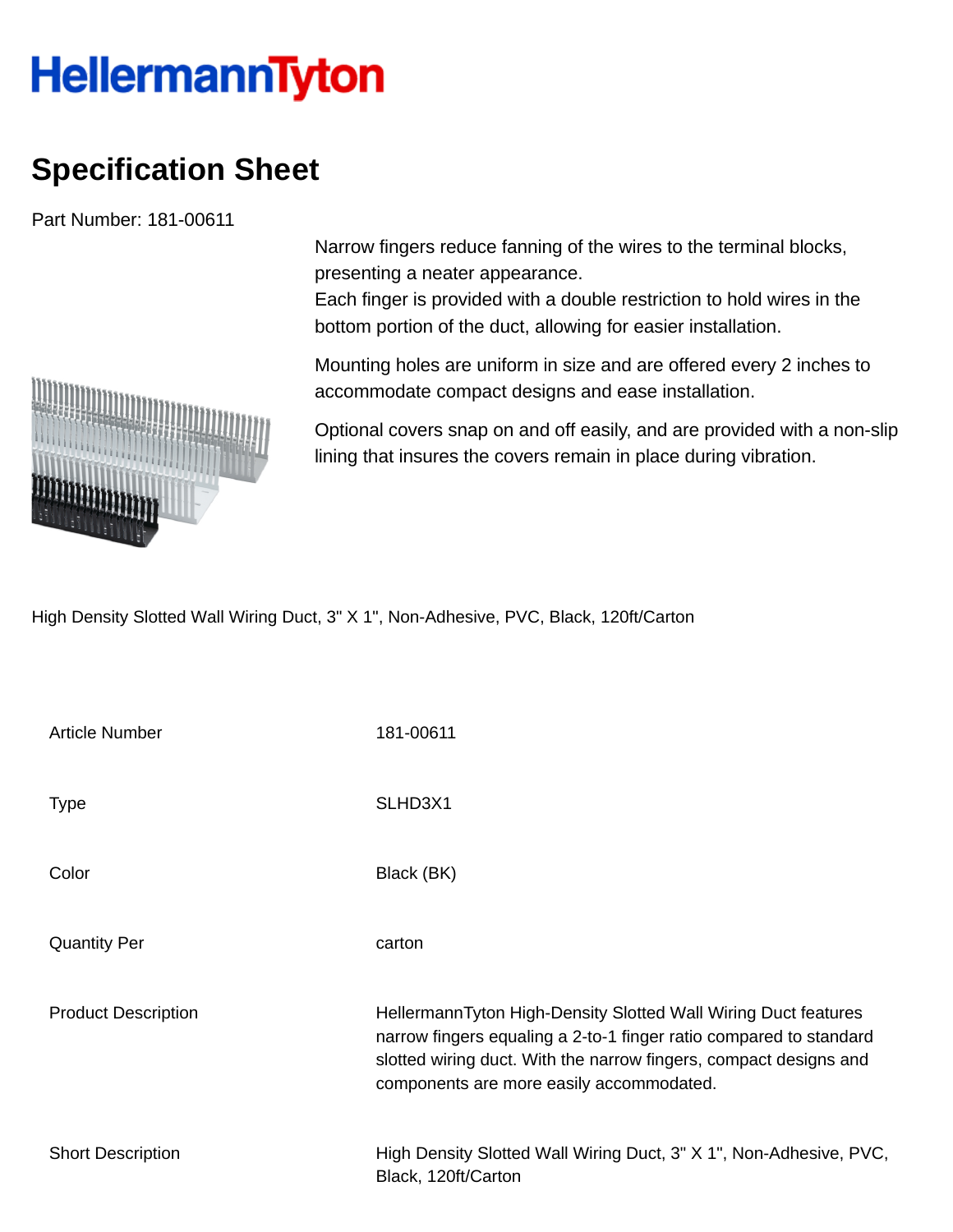| Length L (Imperial)              | 6.0          |
|----------------------------------|--------------|
| Length L (Metric)                | 1.83         |
| <b>Fixation Method</b>           | Non-Adhesive |
| Width W (Imperial)               | 3.0          |
| Width W (Metric)                 | 76.2         |
| Height H (Imperial)              | 1.06         |
| Height H (Metric)                | 26.9         |
| Mounting Hole Centers (Imperial) | 2.0          |
|                                  |              |
|                                  |              |

| Material                     | Polyvinylchloride (PVC) |
|------------------------------|-------------------------|
| <b>Material Shortcut</b>     | <b>PVC</b>              |
| Flammability                 | Self-extinguishing      |
| <b>Halogen Free</b>          | No                      |
| <b>Operating Temperature</b> | +122°F (+50°C)          |